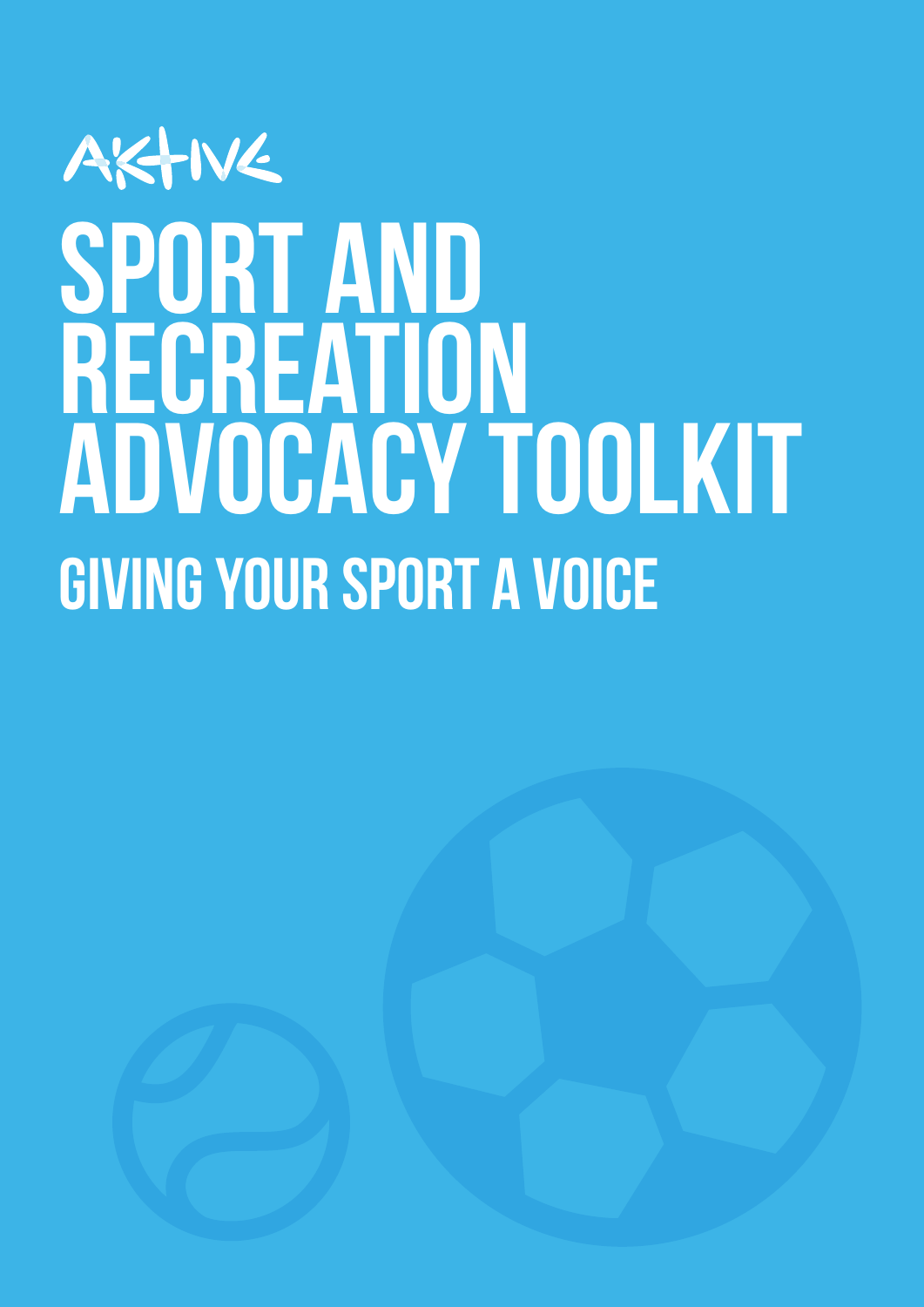In the sport and recreation sector, there is, from time to time, a need to influence policy, align with others' strategies where appropriate and influence allocation of resources. Given this, there is also the need to deliver coordinated leadership and advocacy in a compelling voice for the sector.

In 2017/18 the Auckland sport and recreation sector participated in a [Sport Matters](http://aktive.org.nz/our-work/advocacy/) campaign in response to Auckland Council's call for submissions on the Auckland Plan and Long-term Plan. This toolkit has been developed as result of this campaign for use by the sector as appropriate.

The purpose of this advocacy toolkit is to provide information, insights and ideas that will assist codes, clubs, community groups and lobby groups to advocate effectively.

It is available for groups to tailor and implement as they see appropriate for their situation.

# CONTENTS



01. What is advocacy 02. preparation 03. implemenation 04. POST CAMPAIGN 05. timeline

# OVERVIEW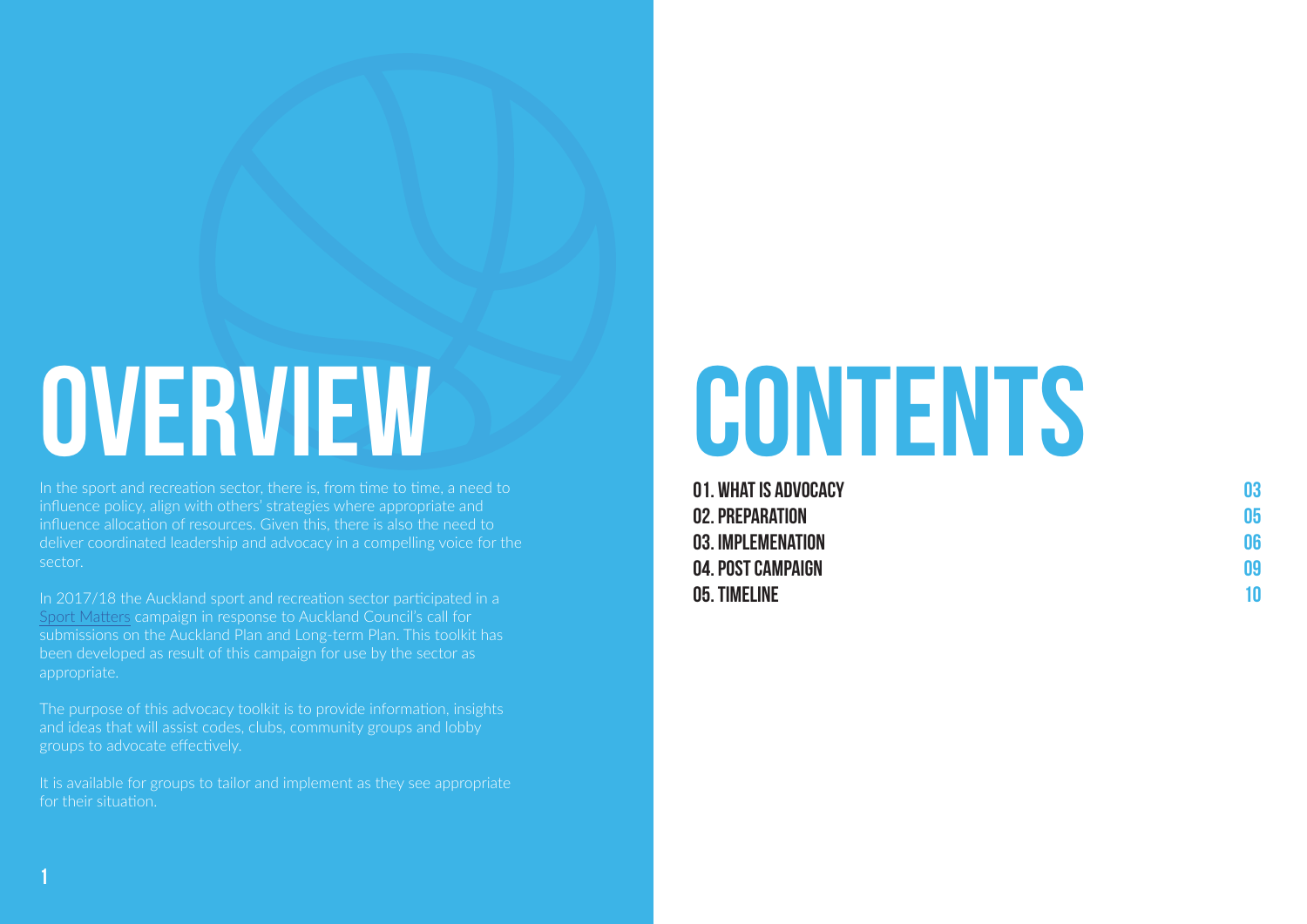The definition of advocacy is:

*"The act of speaking on the behalf of or in support of another person, place, or thing."*

It is the process of supporting and enabling people to: express their views and concerns; access information and services; and defend and promote their rights.

- What do you want?
- Who can make it happen?
- What do they need to hear?
- Who do they need to hear it from?
- How do they need to hear it?
- How will we know they heard us?



## WHAT IS ADVOCACY? 01.

Essentially, advocacy is a set of actions to create support and momentum behind a policy or chosen pathway and influence change in a concrete way. It can be implemented on local, regional and international levels, targeting anyone with decision-making power.

When advocating there are a number of questions that need to be asked:

Lobbying and negotiating **Discussions with decision** makers

Campaigning Campaigning Mobilising the public around an issue

Research/publications  $\parallel$  Illustrating the research behind an issue

Social mobilisation **Engaging multiple levels of** the sector

Conferences/events **Bringing people together in** one place

#### ADVOCACY INVOLVES THIS COULD LOOK LIKE

Awareness raising, communications and media work

Delivering persuasive, evidence-based messages to the public

Developing partnerships/coalitions/alliances

Connecting groups towards a common goal

Working with children and young people

Creating a platform for people to have their voice heard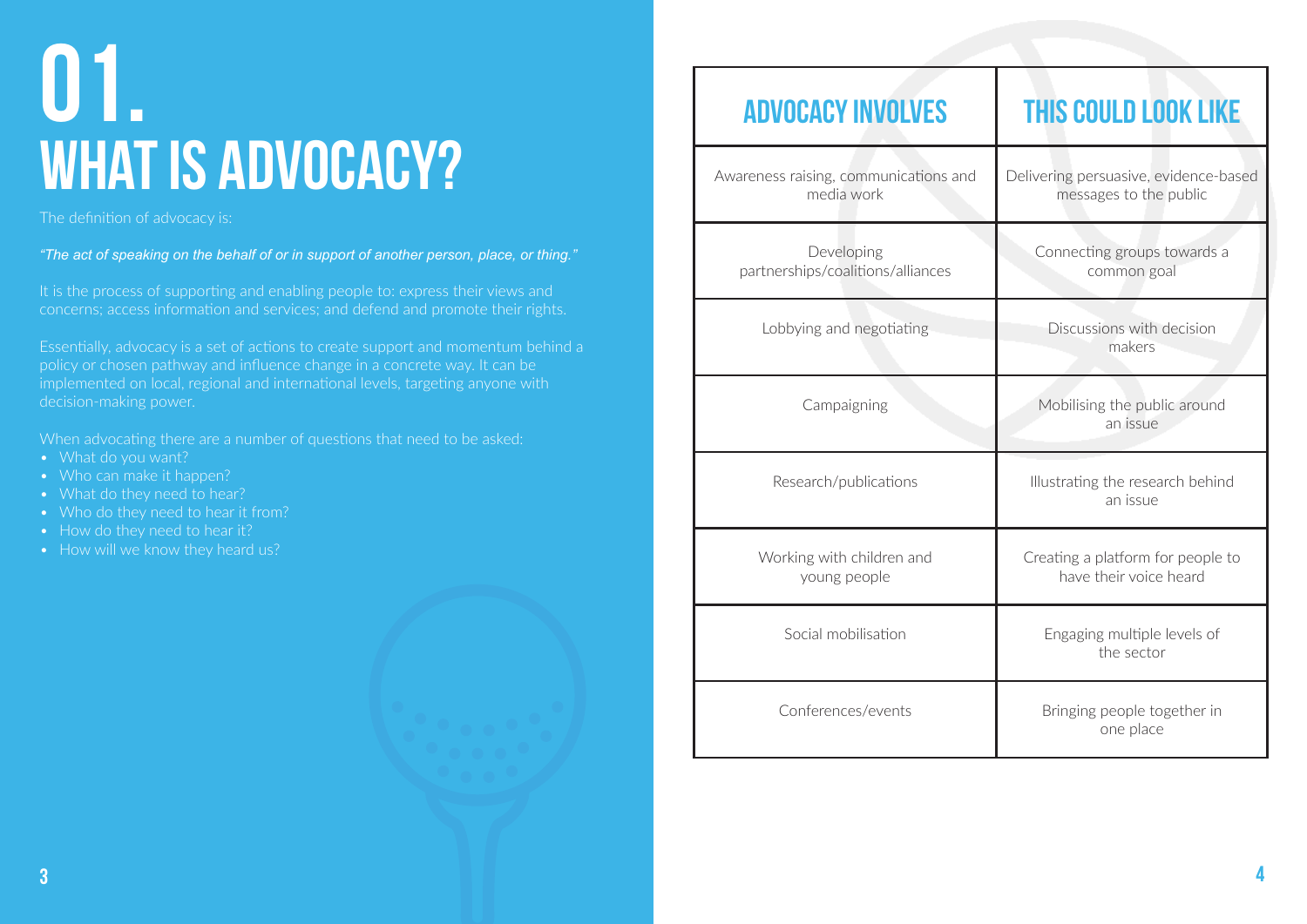When implementing your advocacy campaign, the following are important factors that will assist:

- Maintain regular briefings of key stakeholders, consider the following:
	- Who are the decision makers?
	- What are the decisions they want to (have to) make?
	- What may impact their decision?
- When noting down decision makers, also identify the influencers of the decision makers and ensure they are targeted.
- Maintain methodical assessment of decision makers including if, when and how they determining the rate of approval required to get decision over the line. A rule of thumb is to use three sources of data for assessment, for example:
	- Measurement what can be quantified
	- Dialogue what people say
	- Observation what people do
- Assign project team responsibilities and have regular accountability reports

have been contacted and their position on the identified issue – this is helpful when

### **PREPARATION** 02.

I Identify the risk or<br>
opportunity; this<br>
may include cyclical opportunity; this issues/risks

**2** Build platform/<br>paint picture to<br>define the issue paint picture to Build platform/<br>paint picture to<br>define the issue

Build and maintain important relationships so you know a risk is emerging

#### Communications Plan

Develop a communications plan that covers:

- Objectives
- Strategies
- Key audiences
- Activities
- Timing
- Results

Develop a timeframe, working back from key deadline and nominate responsibilities accordingly 9

> Ensure you make it easy for others you want to support you, for example colleagues and others in the sector - distil the important information clearly and use plain English to assist this.

10 th E stablish project eam

Establish position,<br>agree key<br>messages and set objectives

There are a number of aspects to consider in preparation for your advocacy campaign:

## 03. implementation

Consider if it is a broad scale risk (potentially impacting the sector) or a small-scale issue (primarily in-house)

5 Once the risk or opportunity is acknowledged, identify and build relationships with decision makers, key stakeholders

and allies

6

Prepare evidence base/case with references and clear proof – wherever possible ensure key pieces of research are refreshed so they are timely and compelling

7

Take a broad context to support your position, for example consider health and/or education aspects

8 Ensure your database is comprehensive and up-to-date

[Click here for a Marketing and](http://aktive.org.nz/wp-content/uploads/2018/08/MarketingToolkit_Spreads.pdf)  [Communications toolkit](http://aktive.org.nz/wp-content/uploads/2018/08/MarketingToolkit_Spreads.pdf)  [specifically developed for the](http://aktive.org.nz/wp-content/uploads/2018/08/MarketingToolkit_Spreads.pdf)  [sport and recreation sector](http://aktive.org.nz/wp-content/uploads/2018/08/MarketingToolkit_Spreads.pdf)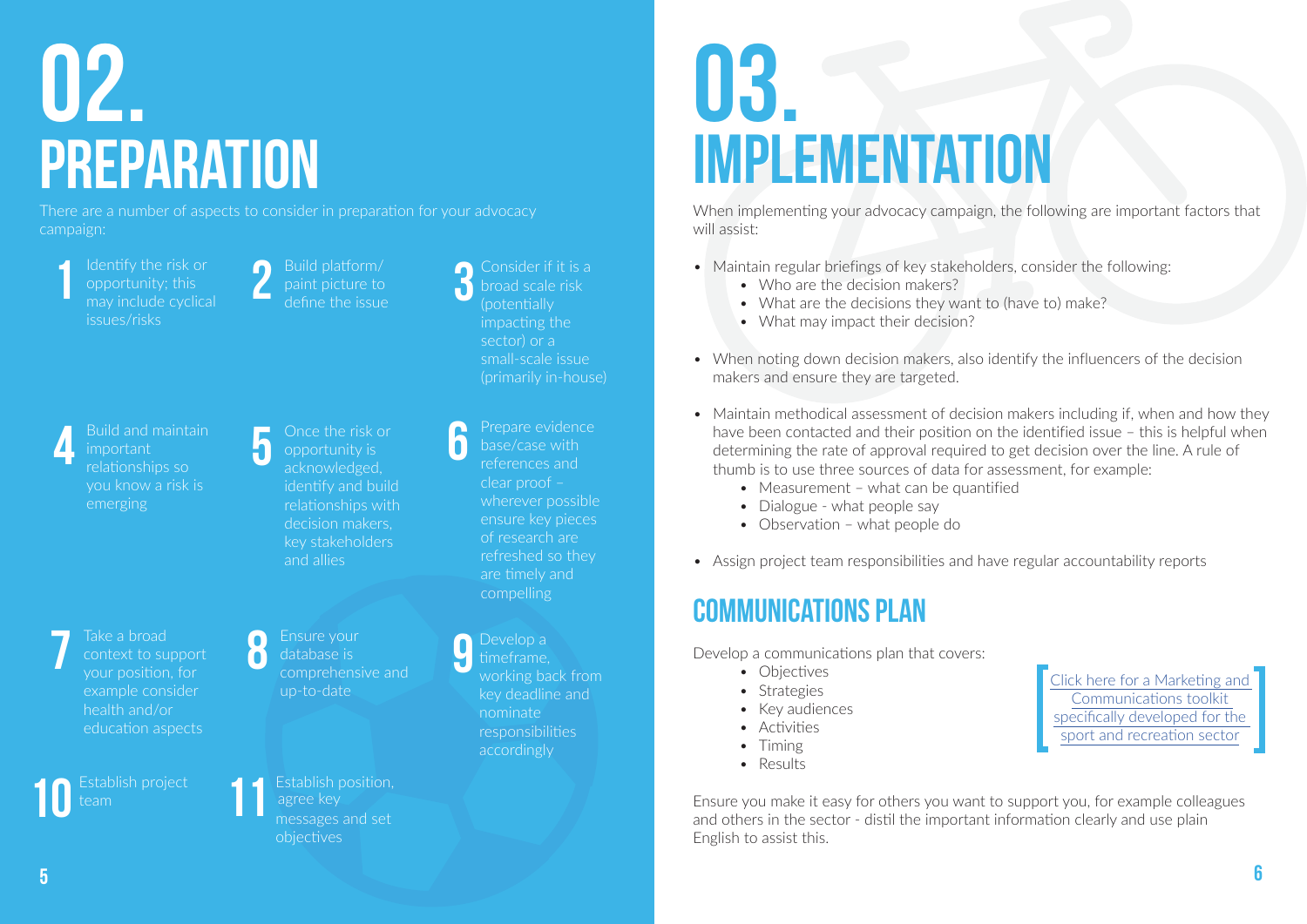Identify others who can speak for you, including ambassadors

Consider various communication channels, such as media and social media, and make it easy for people to understand and relate to. The following aspects may assist:

- Key messages
- Different languages
- Famous faces
- Infographics
- Call to action
- Identify major employers and/or those with significant databases
- Produce pre-paid postcards to capture messages from the public
- Consider asking members for permission to make submissions on their behalf
- Address major sporting and community events with call to action
- Bumper stickers and signage
- An ad in national and/or regional media

If running a media campaign, there are elements to consider, including:

- Using a spokesperson
- Find media advocates
- Regular media releases
- Focus on organisations/individuals who get media pick up
- Use talk-back radio
- Possible opinion pieces
- Refer to local examples

If encouraging others to participate, provide clear steps, timelines, suggest key points and local examples. A short, personal submission is more effective than a templated approach.



#### Don't rely on intermediaries. use a cascading approach such as the following example:

CEO/chair

#### CLUBS/COMMUNITY GROUPS/ORGANISATIONS



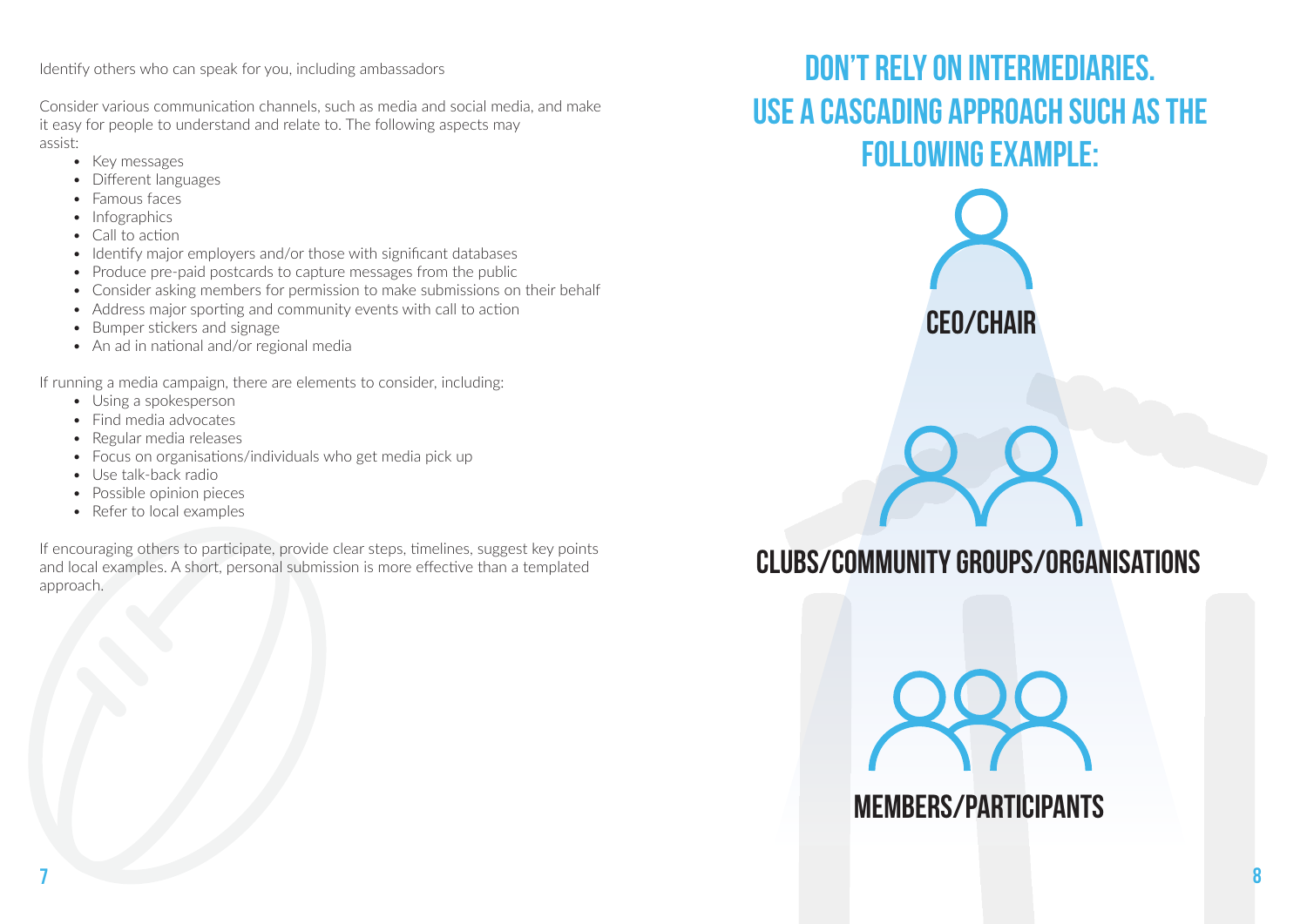The campaign may have wound up, but the work isn't over!

### post campaign 04.

The following aspects are crucial to a comprehensive and effective advocacy campaign:

Schedule regular **UPDATES** 



Acknowledge help and thank those involved







**PREPARATION** Two to four months

refresh toolkit

#### REVIEWING (DEBRIEFING) THE CAMPAIGN

### 05. TiMeline

Timing is obviously dependent on several factors including information and resources. The following is an indicative timeline that can be tailored to meet a specific campaign and timeframe:

What did you expect to happen? To what degree were your advocacy objectives met?

What didn't go so well?

ahead of due date.

**IMPLEMENTATION** 



month ahead of due date.

#### post campaign

Within two weeks of due date.

As part of the reflective process it is useful gather feedback from multiple resources and refine for next time. The following questions and diagram on page 10 are a good starting point for this process.

What actually happened? What went well?

What can we learn from this? What should we start doing?

What should we stop doing? What should we keep doing?



By using data to review your advocacy campaign actions will enable you to identify any outstanding issues. This will allow you to then come up with what you need to do next to keep the momentum going.